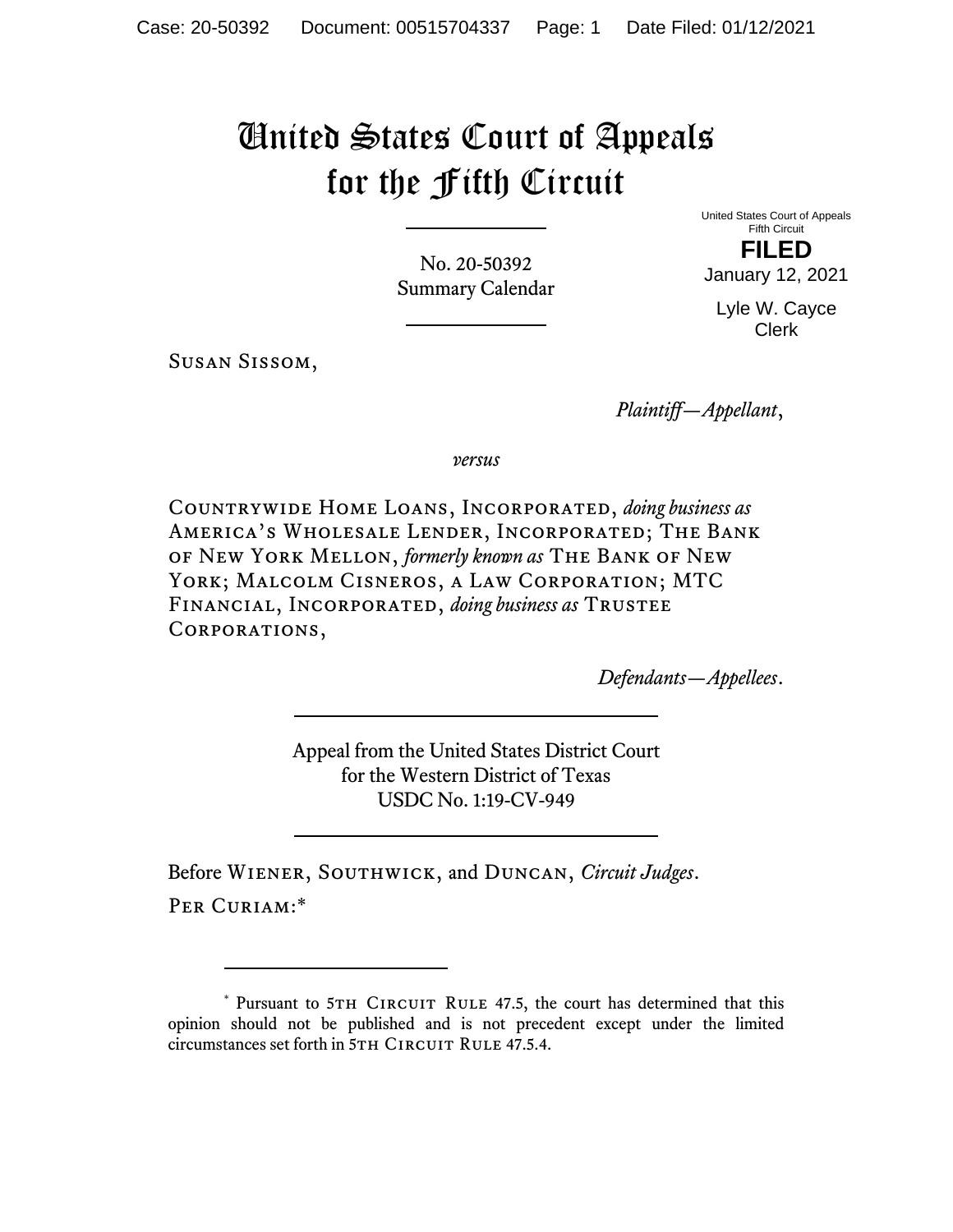This appeal concerns Susan Sissom's renewed attempt to prevent foreclosure of her Texas home. She appeals the district court's denial of her motion to remand to state court and its dismissal of her case. We affirm.

**I** 

In 2006, Sissom obtained a mortgage from Countrywide Home Loans, Inc., d/b/a America's Wholesale Lender ("Countrywide"), which was subsequently assigned to the Bank of New York Mellon ("BNYM") (we refer to BNYM and Countrywide together as the "Bank Defendants"). In 2017, Sissom defaulted and was informed her home would be sold in foreclosure. Seeking to block the sale, Sissom brought suit in Texas state court against the same defendants as here. Her case was removed to federal court. *See Sissom v. Countrywide Home Loans, Inc.*, No. 1:17-CV-449, 2017 WL 8182807 (W.D. Tex. Aug. 17, 2017). After Sissom unsuccessfully challenged the district court's jurisdiction, the court dismissed her suit for failure to state a claim. She appealed, challenging "only the district court's exercise of jurisdiction," and we affirmed. *Sissom v. Countrywide Home Loans, Inc.*, 772 F. App'x 75, 76 (5th Cir. 2019).

Sissom then filed the instant suit in Texas state court. The Bank Defendants again removed to federal court and Sissom moved to remand, pointing to a non-diverse defendant, G. Tommy Bastian, a Texas attorney listed as trustee on the original deed of trust. The Bank Defendants opposed remand, contending Bastian was improperly joined. They also moved to dismiss. Adopting the magistrate judge's recommendation, the district court ruled Bastian was not a proper party and so denied the motion to remand. The court then granted the motion to dismiss. Sissom appeals.<sup>1</sup> We review

<sup>&</sup>lt;sup>1</sup> The other named defendants, Malcolm Cisneros and MTC Financial, Inc., d/b/a Trustee Corporations, are successor, substitute trustees named by the mortgage servicer acting on behalf of BNYM. They successfully moved, independent of the Bank Defendants,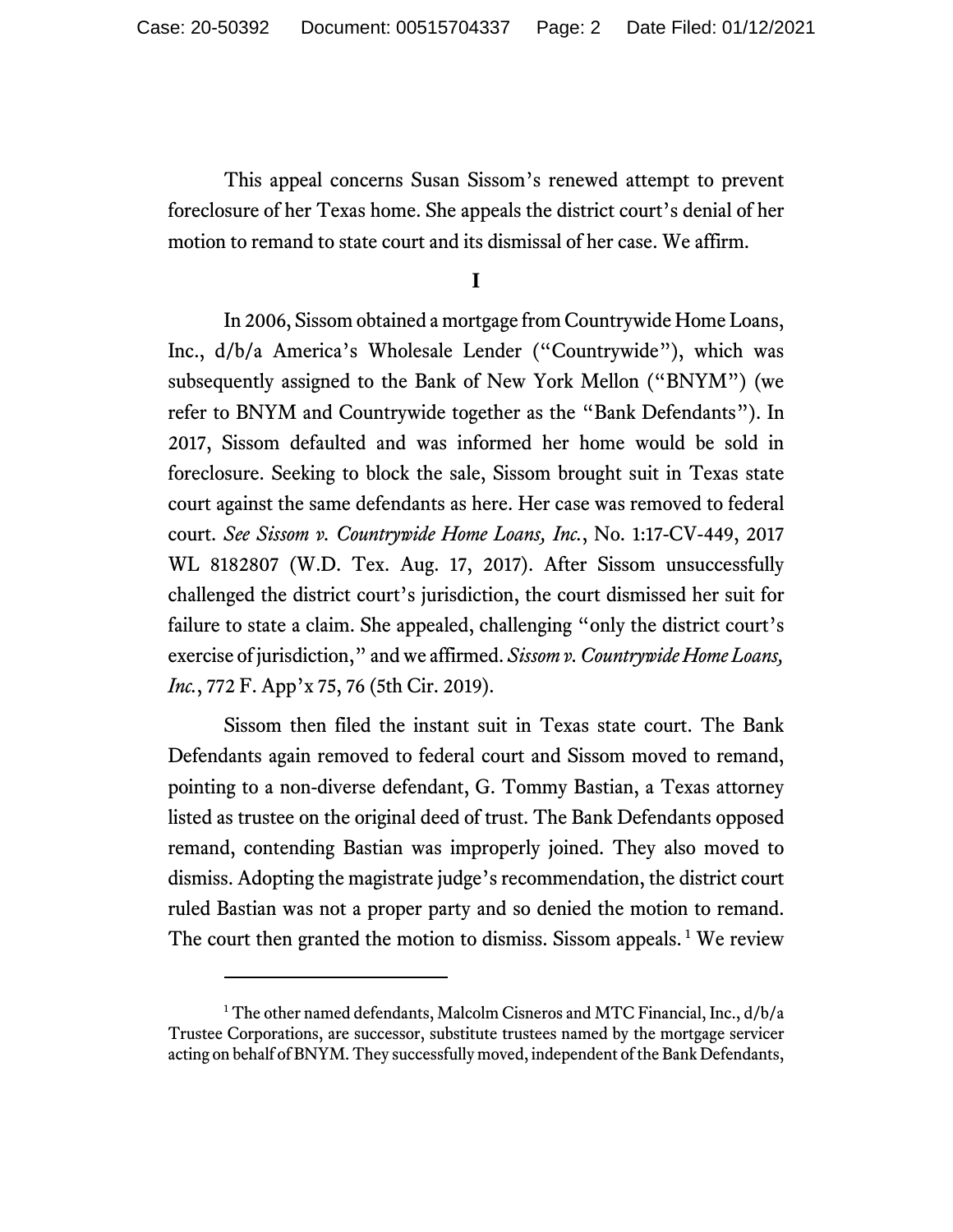## No. 20-50392

both rulings *de novo. See Wampler v. Sw. Bell Tel. Co.*, 597 F.3d 741, 744 (5th Cir. 2010); *Kling Realty Co. v. Chevron USA, Inc.*, 575 F.3d 510, 513 (5th Cir. 2009).

## **II**

 We begin with the motion to remand because it concerns jurisdiction. *See Steel Co. v. Citizens for a Better Env't*, 523 U.S. 83, 94-97 (1998). Sissom correctly notes that the presence of "one [opposing] party from the same state [as the plaintiff] is enough to defeat diversity jurisdiction." *See, e.g., Lincoln Prop. Co. v. Roche*, 546 U.S. 81, 89 (2005) (28 U.S.C. § 1332 mandates "complete diversity between all plaintiffs and all defendants"). The nondiverse defendant, however, must have been "properly joined." *Smallwood v. Illinois Cent. R.R. Co.*, 385 F.3d 568, 573 (5th Cir. 2004) (en banc). Otherwise, "the court may disregard the citizenship of that defendant, dismiss the non-diverse defendant from the case, and exercise subject matter jurisdiction over the remaining diverse defendant[s]." *Flagg v. Stryker Corp.*, 819 F.3d 132, 136 (5th Cir. 2016).

 The district court correctly applied that principle here. The court reasoned that Sissom had not alleged "any cause of action against Bastian" or even that "Bastian [had] committed any act of wrongdoing." This establishes that Bastian was not "properly joined" for purposes of diversity jurisdiction. *See Smallwood*, 385 F.3d at 573 (improper joinder is shown by the "inability of the plaintiff to establish a cause of action against the non-diverse party in state court") (quotation marks omitted); *see also Flagg*, 819 F.3d at 136 ("Ordinarily, if a plaintiff can survive a Rule 12(b)(6) challenge, there is

to dismiss Sissom's suit, invoking a provision of the Texas Property Code, and have defended dismissal on that basis in briefing before this Court. We need not address their arguments, however, because Sissom has not challenged the propriety of their dismissal.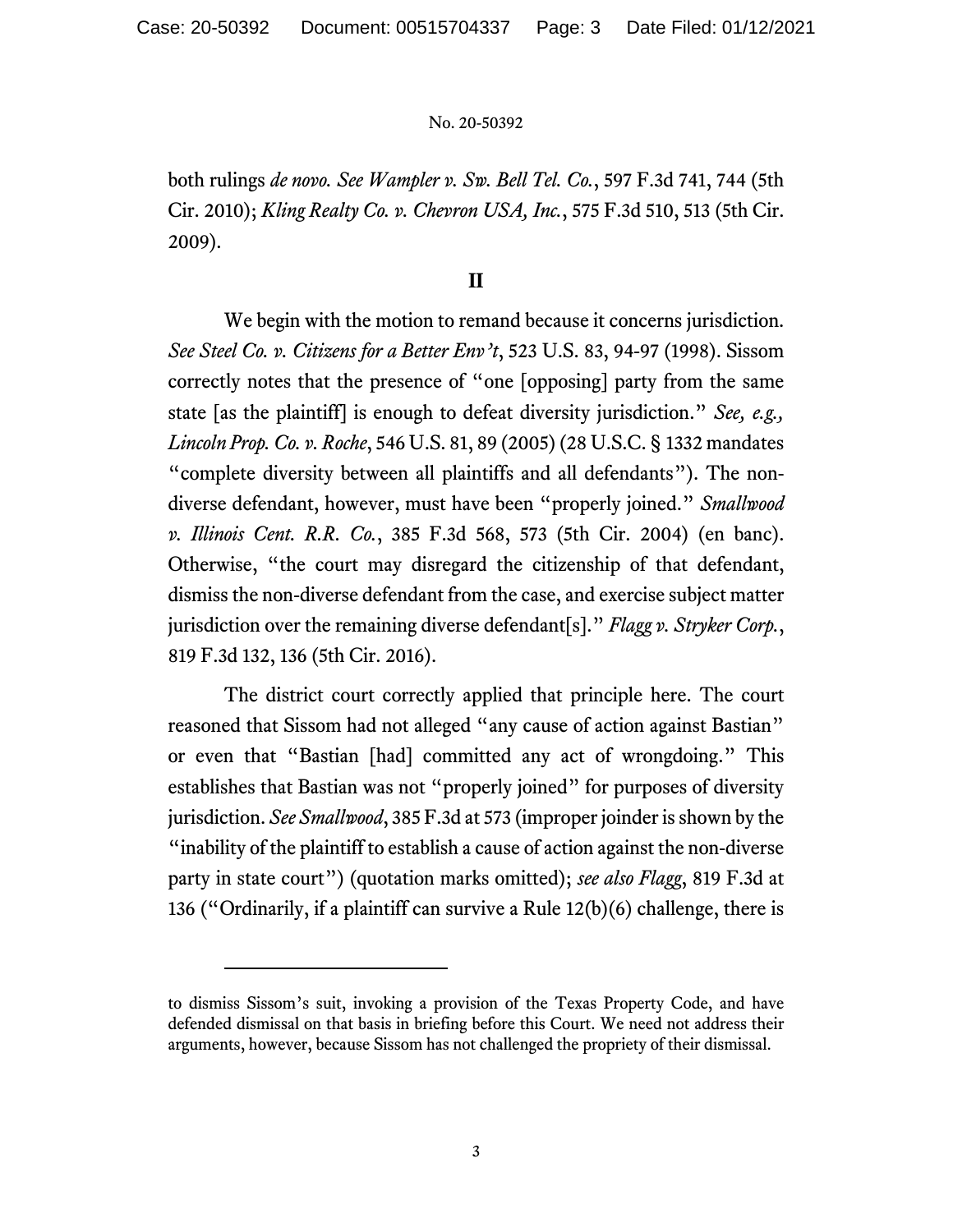## No. 20-50392

no improper joinder."). As the court observed, "district courts . . . routinely disregard the citizenship of trustees in foreclosure cases when the underlying complaint alleges no wrongdoing by the trustees."2 The district court therefore correctly denied Sissom's motion to remand.

We turn to the merits. As relevant here, the district court ruled Sissom's suit was barred by *res judicata*. The court reasoned that Sissom "appear[ed] to be rehashing her previous allegations," which the court had rejected as legally insufficient in Sissom's prior case. *See Sissom v. Countrywide Home Loans, Inc.*, No. 1:17-CV-449, (W.D. Tex. Mar. 26, 2018) (Order, ECF. No. 21) ("Even under the liberal reading afforded to *pro se* plaintiffs, the Court is unable to infer a cause of action from the facts alleged in the proposed amended complaint."). The district court was correct. Sissom seeks to relitigate the same claims, against the same parties, involving the same factions, after receiving a final judgment on the merits of those claims (which she failed to appeal). *See Barr v. Resolution Tr. Corp. ex rel. Sunbelt Fed. Sav.*, 837 S.W.2d 627, 628 (Tex. 1992) ("Res judicata . . . prevents the relitigation of a claim or cause of action that has been finally adjudicated, as well as related matters that . . . should have been litigated in the prior suit.").3 Sissom offers no reason why *res judicata* does not bar her claims here.

<sup>2</sup> *See*, *e.g.*, *Guerra v. Wells Fargo Bank*, No. SA-15-CV-763, 2015 WL 9451083, at \*3 (W.D. Tex. Dec. 21, 2015); *Klein v. Wells Fargo Bank, N.A.*, No. A-14-CA-154, 2014 WL 1342869, at \*2 & n.4 (W.D. Tex. Apr. 3, 2014); *Eisenberg v. Deutsche Bank Tr. Co. Americas*, No. SA-11-CV-384, 2011 WL 2636135, at \*2 (W.D. Tex. July 5, 2011).

<sup>&</sup>lt;sup>3</sup> As a matter of federal common law, the preclusive effect of a prior decision issued by a federal court sitting in diversity is governed by *res judicata* principles borrowed from the substantive law of the State in which the reviewing federal court sits. *Semtek Int'l Inc. v. Lockheed Martin Corp.*, 531 U.S. 497, 508 (2001); *see also Am. Home Assururance Co. v. Chevron, USA, Inc.*, 400 F.3d 265, 272 n.20 (5th Cir. 2005).